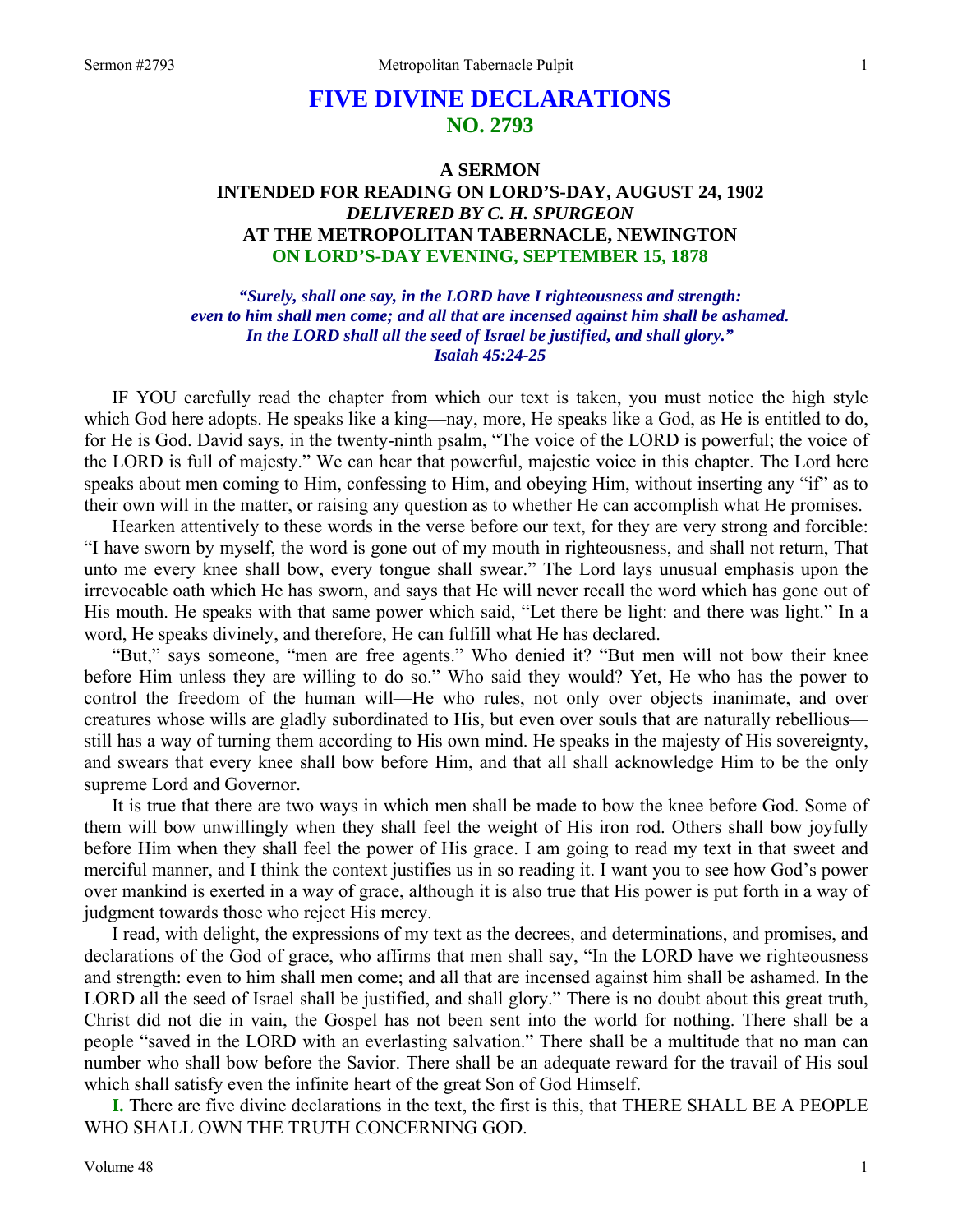Our version says, "Surely, shall one say, in the LORD have I righteousness and strength," but there are other readings which appear to be more accurate. "Men shall say, In the LORD is righteousness and strength," would be quite as correct a rendering, or even more so. It means that there shall be a people who shall confess that in God there is righteousness and strength.

First, *they shall see these to be His attributes*. Everybody ought to be able plainly to see the evidences of God's strength. Many shudder in terror before the thunder of His power, yet they will not, or they cannot, see God's righteousness. They begin accusing Him, from one point or another, of being unjust in His dealings with the sons of men. So it always has been, and so it will be as long as the ungodly are on the earth, but there shall still be a people who shall be able, because their eyes have been touched with heaven's eye salve, to see that God's strength is always associated with righteousness.

They shall perceive what human nature full often refuses to perceive—that God is as good as He is great, and as just as He is strong. Even the terrible things they shall see to be "terrible things in righteousness." They shall cease to question anything done by the Most High, and they shall submit unreservedly to His sovereign sway. This is one of the miracles of God's grace, but it is a miracle that shall never cease so long as God sits upon the throne ruling over all.

More than this, our text means that there shall be a people who will see that *all their righteousness and strength must be found in God*. Each of them shall say, "In the LORD have I righteousness and strength." Other men may fancy that they can find righteousness in their own doings, but the Lord's people know that the work of righteousness has been carried out to the full only by Jesus Christ, the Son of God, and they are content to accept God's righteousness by faith in Christ Jesus, and so to become righteous before God as Abraham was, for he "believed God, and it was accounted to him for righteousness."

There shall never cease from off the face of the earth a people who shall feel that all their righteousness is found in "the LORD our Righteousness," who justifies the ungodly, and they shall also find their strength in Him. They shall be conscious of their own weakness, they shall perceive that they have no strength to run in the ways of holiness by themselves, but they shall look to the Holy Ghost for help, and shall trust in the Lord to uphold them and preserve them in the ways of integrity even to the end.

I am addressing many a believer who can say, "In the LORD have I righteousness and strength." You have neither righteousness nor strength apart from Him, and you know it, and it is your delight to confess that you do not expect to find either righteousness or strength anywhere but in Him. Thus, you show that you are resting on Him alone, and you are helping to fulfill the promise of the text that there shall always be a people who shall know and feel that their righteousness and strength are found only in the Lord.

Besides that, they shall not only know and feel it, but *they shall be prepared openly to avow it,* for the text says, "Surely, shall one say, in the LORD have I righteousness and strength." Some, who do truly know the Lord, are very timid in confessing Him, and they keep back much that they know concerning Him, but I thank God that there shall always be a people brave enough to "stand up for Jesus" whatever it may cost them.

There were many such people when, to confess that righteousness and strength were in the Lord alone, involved the burning at the stake of the one who made such a confession. He who held the Lutheran doctrine of justification by faith was condemned to die, he was hunted as though he had been a wolf or a mad dog. His existence was thought to be obnoxious to the human race, and therefore he was put to death in the most painful form. Yet persecution could not stop the confession of faith in Jesus, for as fast as one was slain, another stepped forward to fill his place.

Through all the centuries that have passed since the death of Christ, the grand truth that strength and righteousness are not to be found in men, and come not through the priest, or by human works, and rites, and ceremonies, has never lacked men and women to come forward to state it plainly and boldly in the teeth of all mankind, nor shall it ever want for such witnesses while sun and moon endure.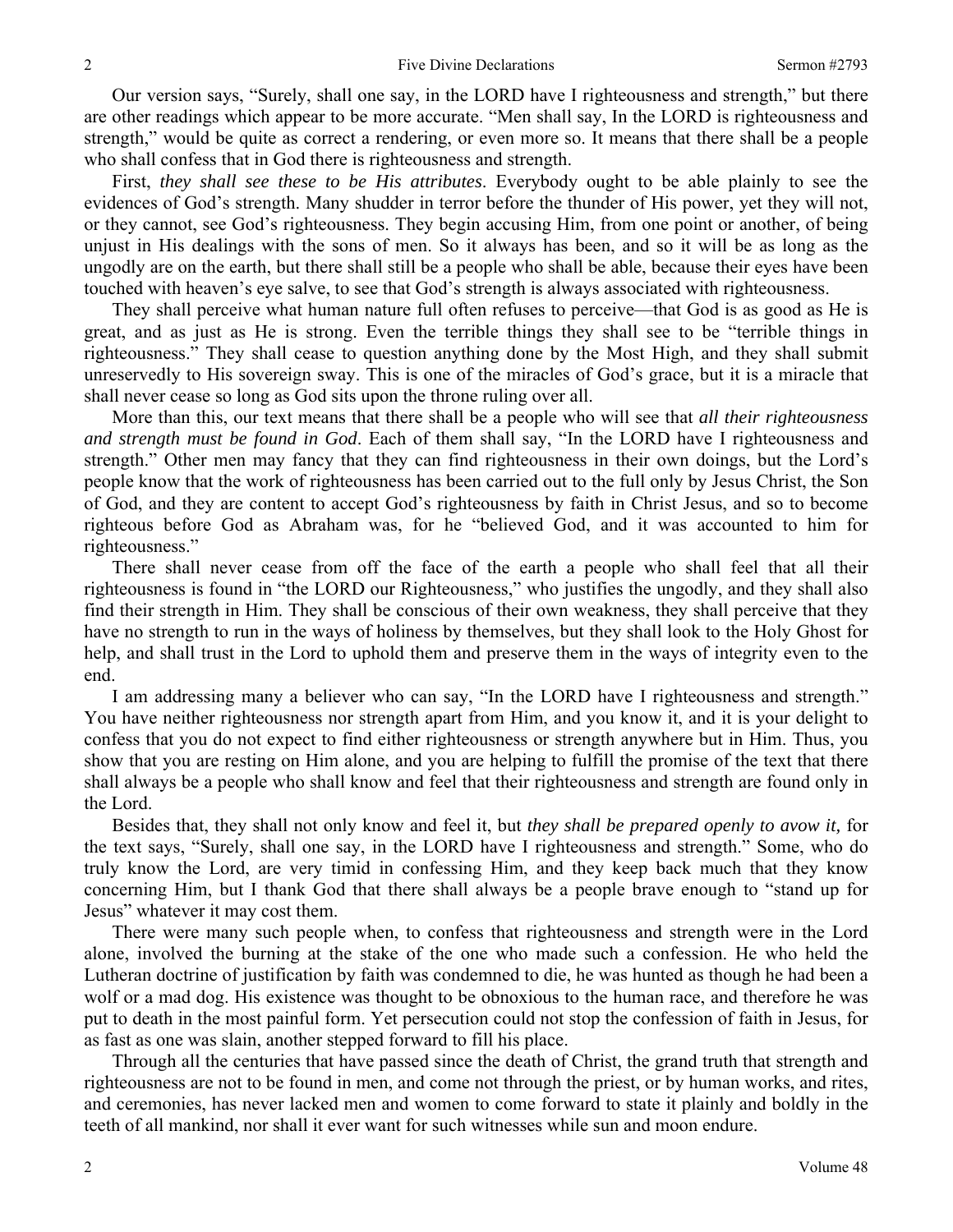#### Sermon #2793 **Sermon #2793** Five Divine Declarations 3

Some may be craven, and turn their backs in the day of battle, but God has reserved unto Himself a people who will be brave for Him even to the end, and should Rationalism and Ritualism, in these evil days, devour the strength of the church of God, yet has He reserved unto Himself hundreds of thousands whose knees have never bowed before these modern Baals, and which never will so bow, for these men first confess their faith to God alone, upon their knees in prayer, and afterwards boldly declare to the world, each one for himself, "Surely, in the LORD have I righteousness and strength."

I wonder how many of us really know this great truth in our inmost souls, for this is one of the weightiest matters you ever heard about in all your lives. If you think that you have any righteousness of your own, you are sadly mistaken. If you fancy that you have strength of your own which will carry you to heaven, you are living in grievous error. You shall faint and die, "as a snail which melteth," if you trust in yourselves. There is no foundation upon which we can build so as to secure the blessings of eternal salvation but Jesus Christ, the Crucified, and the only way to build upon that foundation is by simple trust in Him. If you are resting alone upon Him for righteousness, and strength, and everything that you need, it is well with you, but if you are not, may the Lord in mercy bring you to do so this very hour!

Every now and then, dear friends, it is advisable for us to review our past lives, to look back, and honestly, as in the sight of God, to make a summary of what they have been. Many a Christian has done this when he has been slandered, he has then looked over his past career to see whether there was any ground for the calumny cast upon him, and he has been truly happy if he has been able to sum all up by saying to the Lord, "I have kept thy precepts and thy testimonies."

We frequently make these reviews of our lives in times of sickness. Then we are all alone, and quiet, and being incapable of attending to our worldly business, we begin to turn our gaze within, to see how we stand before God. Possibly, we cannot raise ourselves up in our bed, to look out of the window, or as we lie awake, in the watches of the night, we mentally recall our whole career from our childhood even to that hour. And it is truly wise on our part to do so, it is then exceedingly beneficial to mark the ill, and repent of it, or to note the good, and thank God for it.

Many godly people set apart special seasons for making these examinations. It would be well if we all reviewed each day before we fell asleep, some folk, if they knew themselves better, would not brag as loudly as they now do. A keener eye might, perhaps, make their tongue less talkative. Some persons like to go through this process with peculiar rigor on their birthdays, or upon the anniversary of their conversion, or at the close of some notable period of time. Whenever it is done, it is well, and happy, thrice happy is the man who closes up his account of himself in the words of our text, "In the LORD have I righteousness and strength."

When we come to die is another time for making this review. Looking back from the shelving bank of the great river, our eyes gaze along the whole track which we have traversed. We see that goodness and mercy have followed us all the days of our life, but we also see that we have not always kept to the King's highway, but have often gone astray like a lost sheep. We are blessed indeed if, notwithstanding all that, we can still feel that the set and current of our being has been towards that which is right, so that we can join with the psalmist in saying, "I have kept thy precepts and thy testimonies: for all my ways are before thee."

I urge you, young people, who are beginning your Christian life, to begin on a sound foundation, searching the Scriptures to know what is the will of God, and yielding yourselves up entirely to the sway of God the Holy Spirit, that you may not have a broken life, running for a while in the wrong direction, so that you have to go back, and start afresh.

There are some men, whom I know, who seem to pick up every novelty that they come across, but they soon drop it, and go off after something else. These are the people who want new prophets to arise every week. I said to one individual of that kind, when I met him in the street—and he was a preacher too—"Well, what are you now?" He said to me, "Why! you asked me that question the last time you saw me." I said, "I know I did, but what are you now?" He was something very different from what he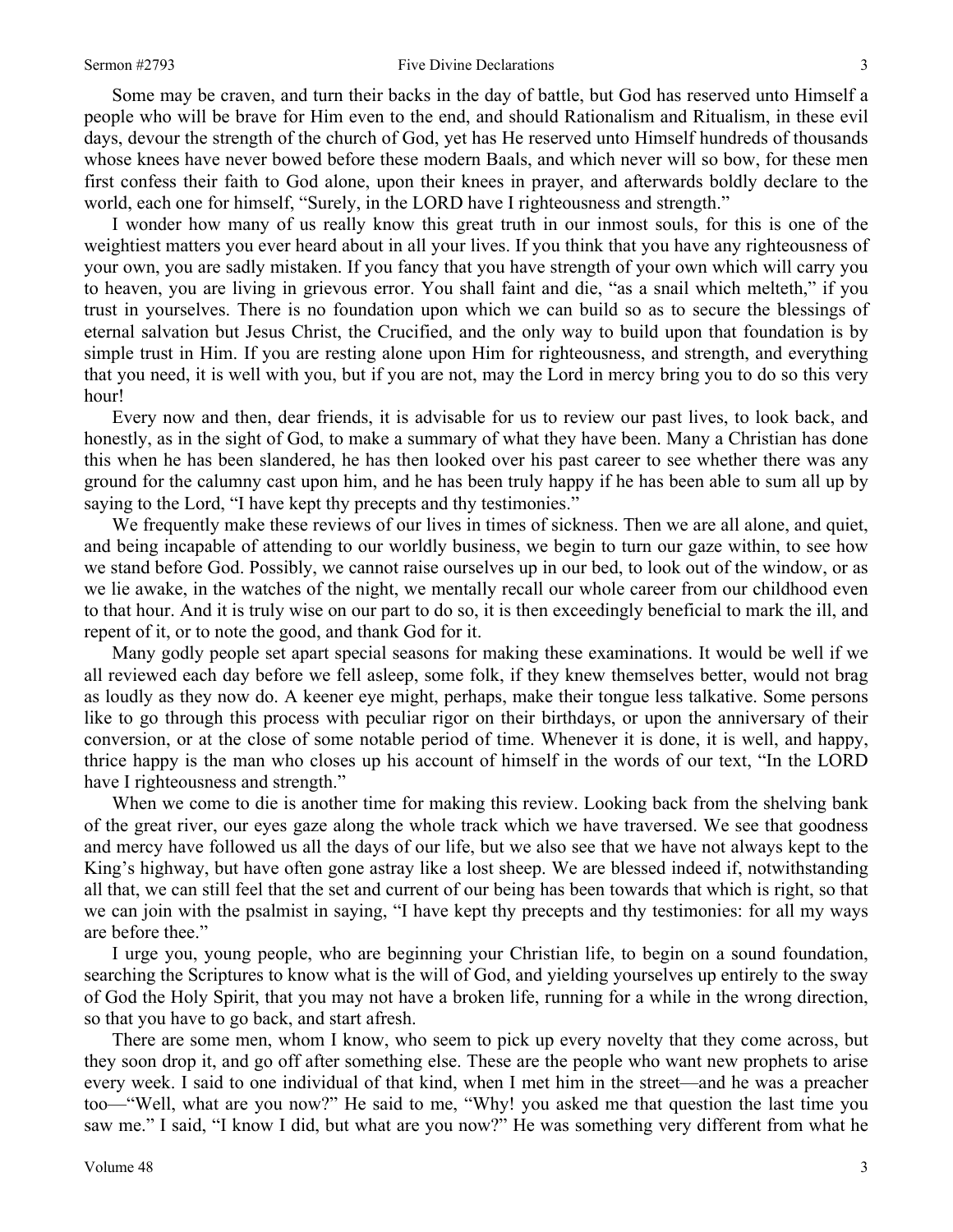had been when I met him six months before, and a year after, when I saw him again, I saluted him in the same way. I said, "Dear friend, what are you now?" He was very angry with me, and said that it was a shame that I should ask him that question, but I replied, "Well, never mind, what are you now?" And when he told me, I found that he had changed his denomination again, what he is or where he is now, I do not know, probably something quite different from what he had been before.

You might as soon measure the moon for a suit of clothes as measure some men's doctrine. They seem to be perpetually waxing or waning. They box the compass, they shift like the wind. That is a poor life, when it comes to the close, in which the man has been "everything by starts, and nothing long." My dear young friends, give yourselves up to the teaching and guidance of the Spirit of God, and resolve that if you do err, it shall be unintentionally, for you wish to be right, you desire to know and to do nothing save what the Lord taught you, and the Lord bade you do.

**II.** The second declaration of the text is that men will not only own the truth concerning God, but that THEY WILL ACT UPON IT, "Even to him shall men come."

I must remark again how the Lord speaks here like a God, "Even to him *shall* men come." Someone asks, perhaps, "Suppose they will not come, what then?" Yes, but they will come, for He makes them willing in the day of His power. "But suppose," says the objector, "that having heard the Gospel, they reject it." Then they shall hear it again, and yet again, and at last, they shall yield to its entreaty, for they shall come. When God says, "Men shall come," you may depend upon it that His "shall come" will carry the day.

Christ said, "All that the Father giveth me shall come to me," and "shall come" will win the victory. Not by violating the freedom of men's will, nor by treating them otherwise than as free agents, yet does God prevail over them so that they do come, and submit themselves unto Him.

Notice the wording of this gracious declaration, "Even to *him* shall men come." The glory of it lies in the fact that *they rest in nothing but Himself*. The bulk of men stop short of coming to God in Christ Jesus, and content themselves with reading the Bible, or saying prayers, or attending places of worship, but my text says that there is a people who shall get beyond all that, "Even to *him* shall men come." If you would be saved, you must get to God in Christ. Short of that, you are lost.

Many go to priests, and think that all is well with them, and many go to rites and ceremonies, and suppose that all is well then, yet it is not. I tell you prodigal son, it will never be well with you till you come to your Father. You must get your head in His bosom, make your confession to Him, and receive His kiss of forgiveness, or else you will never have peace in your soul.

Christ said to the men of His day, "Ye search the scriptures; for in them ye think ye have eternal life: and they are they which testify of me. But ye will not come to me, that ye might have life." There was the fatal flaw, they read their Bibles, but they would not come to Christ, though even the Old Testament Scriptures pointed them to Him. And many a man, when we bid Him come to Christ, says, "I will pray about it." Pray, by all means, but praying will not save you, you must come to Christ, as our text says, "Even to him shall men come."

But how do they come to Him? They come first by repentance, they come weeping because of their sins. They also come by faith, they come trusting in Jesus, and disowning all other confidences. They come just as they are—naked, filthy—"poor, wretched, blind"—acknowledging that they are undeserving, ill-deserving, hell-deserving sinners, but they come to Him—to God in Christ Jesus, and they look up to Him and they cry, "Jesus, save me! Father, I have sinned, Have mercy upon me, for Christ's sake!" Neither will they rest until they do come there. I hope I am addressing many in whom this prophecy has been fulfilled, "They *shall* come to him." When it is fulfilled in any of you, admire the grace that drew you, else you would never have come. Sing from your very hearts, those sweet verses by Dr. Watts—

> *"Why was I made to hear Thy voice, And enter while there's room,*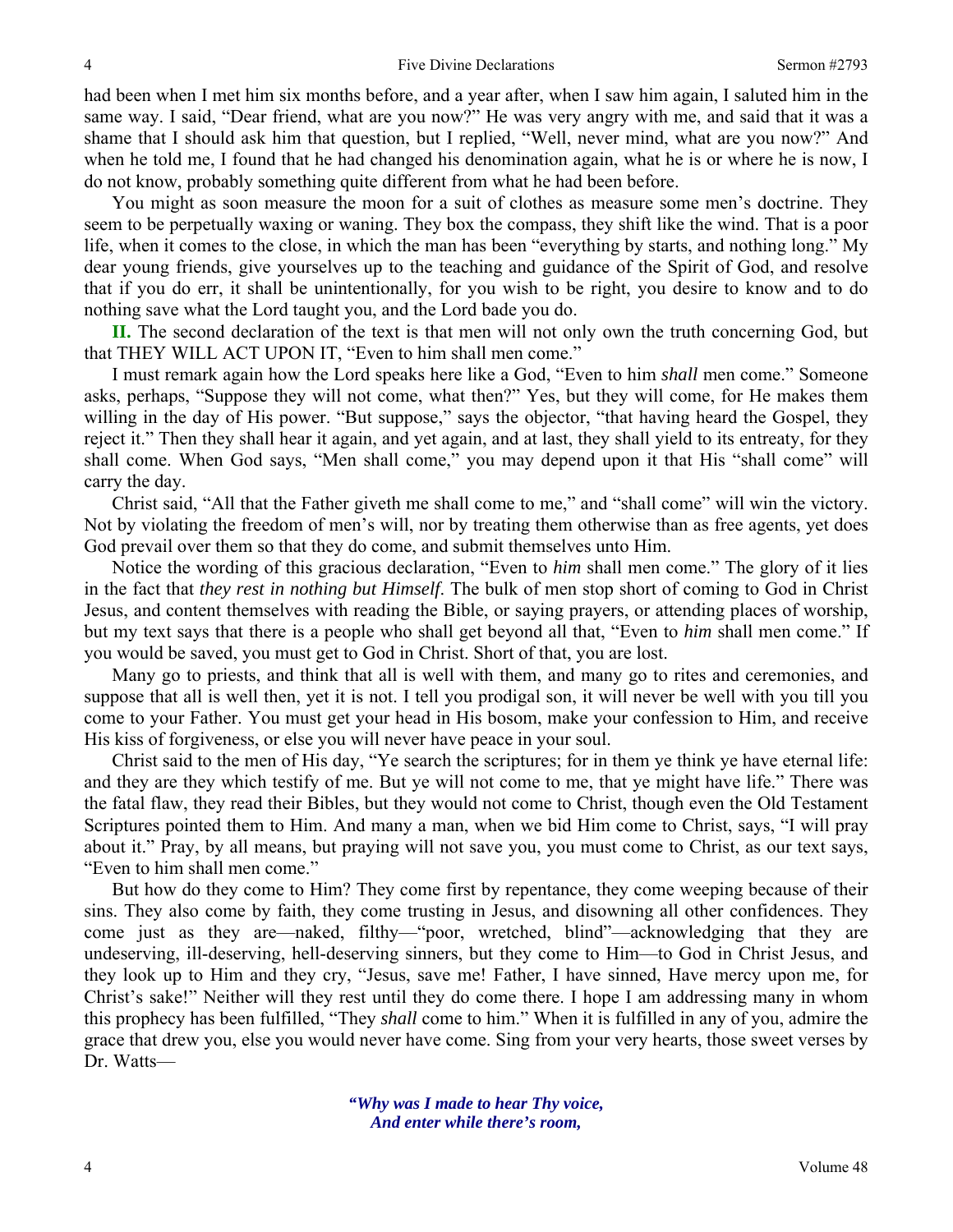*When thousands make a wretched choice, And rather starve than come?* 

*'Twas the same love that spread the feast, That sweetly forced us in; Else we had still refused to taste, And perish'd in our sin."* 

What confidence it gives me, when I am preaching, to feel—I do not know who it may be, but I am sure that some soul will come to Christ, and will come to Christ just now—for, if it be the true Gospel which is preached, with a pure motive, and in simple terms, there is no question about the success of it. The Lord has said, "My word shall not return to me void," It will not go back to Him without having accomplished His divine purpose of love and mercy. Jesus is drawing you, so yield to Him, beloved, pray from your hearts the prayer, "Draw us; we will run after thee," and so, in your case, my text shall be blessedly true, "Even to him shall men come."

**III.** The third divine declaration might be read in another light, but I prefer to keep to the strain of mercy. It says that THOSE WHO DO COME SHALL BE ASHAMED OF THEIR FORMER OPPOSITION, "All that are incensed against him shall be ashamed."

There is never a soul that comes to Christ, that does not soon begin to be ashamed—with a blessed and holy shame—of having been angry with God. Is it not a very shameful thing, and enough to make us blush scarlet and crimson, that we should ever have been "incensed" against God? It is most ridiculous, as well as terribly wicked, that such puny creatures as we are should ever think of being angry with God.

I recollect hearing a little child say to his big father, "I am mad with you." "Yes," I thought, "and if you had been my boy, and had talked to me like that, I would have tried to take some of the madness out of you." He was in such a fury that he could scarcely stand, and there is many a man who, compared with God, is far smaller than that little child was in comparison with his father, yet who, nevertheless, talks to God as if he were His equal, and is not ashamed to own that he is angry with God.

There are some who are *angry with God's providence*. They have said that they will never forgive Him for some action of His which has offended them—as if *they* could forgive HIM! They have impudently stood up before Him as though they would—

### *"Snatch from His hand the balance and the rod, Rejudge His judgments, be the God of God."*

They have dared to summon the Eternal to their bar, they have been "incensed against Him." Ah! but when they come to Him, and when they find righteousness and strength in Him, how ashamed they are of all their former anger! They hardly like to be reminded that they ever thought or said such hard things, and they are heartily ashamed of themselves.

Some are incensed against God, because of *His law and its penalty*. Have you not heard them say, "It is too severe, too stringent, men cannot be expected to keep such a perfect law as that"? Some of them almost foam at the mouth like madmen, when they talk of the punishment of sin. When God says, that "the soul that sinneth, it shall die," and when His dear Son speaks of a worm that dieth not, and a fire that never shall be quenched, I scarcely dare repeat the blasphemies that even professed ministers of the Gospel have dared to utter against the righteous and holy God, and the terrible doom which surely awaits the ungodly.

But when those who have been angry at the plain declarations of God concerning the punishment of sin, are brought to Him, they are utterly ashamed of themselves. When they really come to know Him when they find righteousness and strength in Him—they would gladly eat their own words if they could, and they will bare their backs to His rod, and feel that, if He were even to destroy them, He would be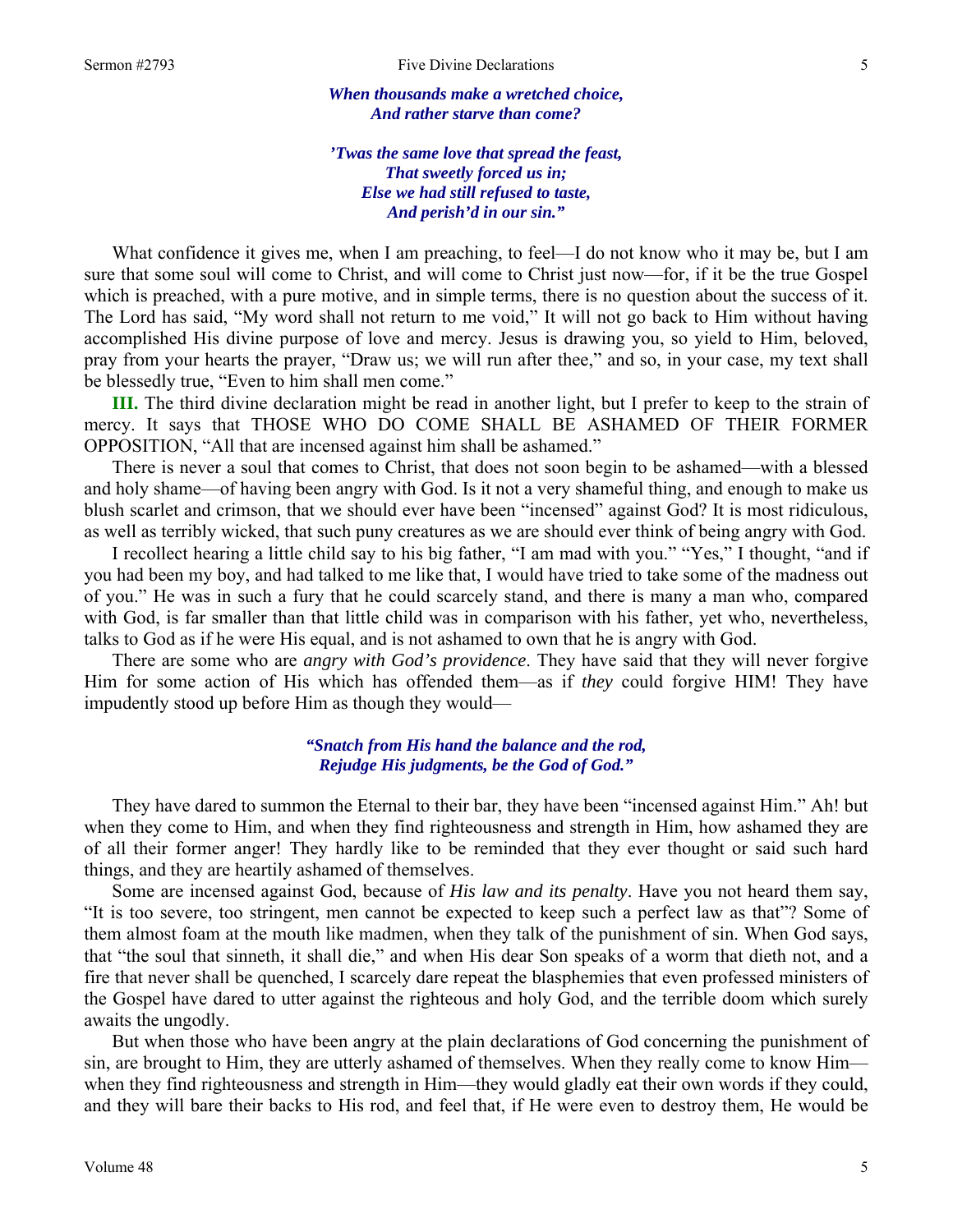fully justified. Many and many a Christian has had a broken heart when he has been forgiven as he has mourned that he could ever have been so rebellious against his God.

I have heard this personality of holy grief stigmatized as being morbid, self-conscious, and even selfish, but I take leave to say that those gentlemen who thus speak are strangers to spiritual facts, and know nothing about them. Their opinion is not worth the breath they spend in uttering it, for if they did know the truth about this matter, they would understand that there is nothing selfish in a man's praying to be rendered unselfish—and that is a main part of our prayer—and there is nothing selfish in an individual confessing before God that he has been selfish, and that is a large part of our confession.

How shall a man do good to another until he has been made good himself? Is it not the very height of benevolence to my fellow creatures that I should begin by wishing to be made fit to be of service to them, and how can that be until first I have been personally cleansed, and have personally known the value of true religion in my own soul?

I charge you, dear friends, that instead of that "broad hearted philanthropy" of which we hear so much, which consists in talking fine nonsense about the good other people ought to do—you had better begin by getting your own hearts right with God, so that you may be taught to love God with all your heart, and mind, and soul, and strength, and to love your neighbors as yourselves, for then and not till then are you in a right condition to learn what is true philanthropy. Be sorry first, that afterwards you may not be sad. Repent first, so that you may get close to God, that afterwards you may go and close in with your fellow men, and live and die, to serve them for Jesus' sake.

There are others who are incensed against God because of the great plan of salvation. Some are even *incensed against the Savior Himself*. The preaching of the deity of Christ makes some men gnash their teeth, they cannot endure that blessed fact. But oh! when He saves them by His grace, there is no quarrel then with the Divine Savior. Emmanuel, God with us, is very precious to the believer. Away goes all Socinianism, the soul loathes it, and cannot bear even to think that it could have fallen so low as to think or say anything derogatory to the dignity of the ever-blessed Son of God.

Some are incensed against the blood of Christ, they are so delicate, that they do not like even to hear about it. They can sin without compunction, but the divine way of cleansing from sin offends them. Some men positively rave at the atonement, substitution, the vicarious expiatory suffering of Christ in the sinner's stead, they cannot endure it, but when the Lord breaks their hearts with the hammer of His Word, and when He makes them see their sin as it is in His sight, I warrant you that the precious blood of Jesus becomes to them the dearest thing in earth or heaven, and they rejoice in it, for it gives them access to God, and peace and pardon. Some of those who have most reviled the Gospel have, when they have been converted, been the most faithful preachers of it.

That grand truth of justification by faith—that a sinner is saved, not by works of righteousness which he has done, but according to the free grace of God, through Jesus Christ—oh, how fiercely some hate it! They do not call themselves Papists, but Protestants, and though this is the central truth of Protestantism—the very core of Lutheranism—yet do they object to it, and revile it. They do not act so when the blessed Spirit of God brings them to the Father by way of Jesus Christ, and His atoning sacrifice. "Then are they glad because they are quiet," for they are brought to the Fair Havens of Gospel security and joy.

O beloved, if you are incensed against God about anything, it is foolish and wicked on your part to be in such a condition, I pray God, of His great grace, speedily to bring you out of it, and when He does, He will make you to be ashamed of yourselves!

What a melting thing the love of Christ is! Stout hearted sinners are sometimes not even moved by the thunderbolts of God, but when they see the wounds of Jesus, that sight brings them to their knees. When they find that He loved them even while they were rejecting Him—that He died for them when they were dead in trespasses and sins—that He had their names engraved upon the palms of His hands, and upon His heart, even when they were blaspheming Him, and that in "free grace and dying love,"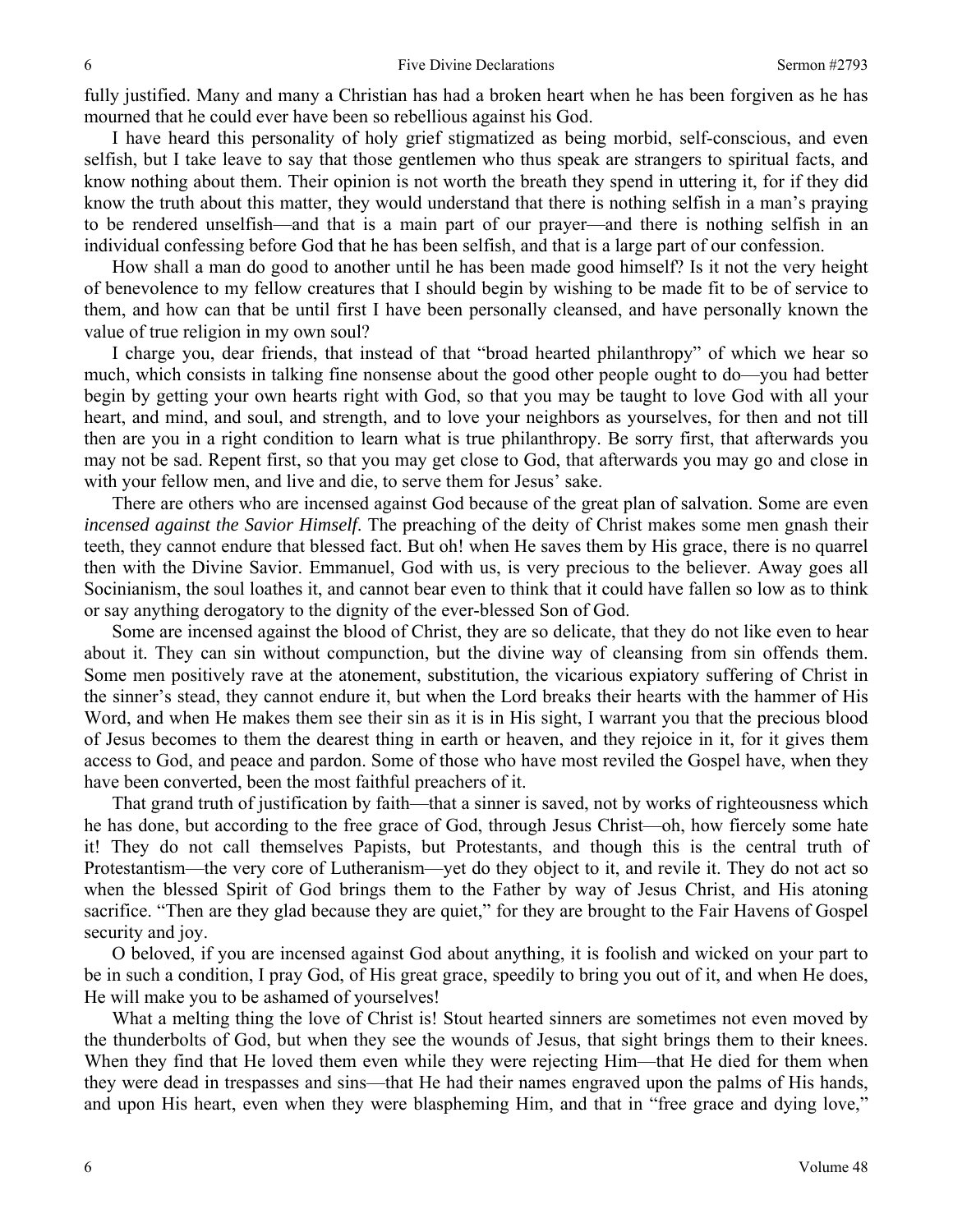there is a shelter provided even for them—then do they bite their lips, and cover their eyes, and turn unto the Lord with deep humiliation of spirit.

I heard someone say once, that God might forgive his sin, but that he would never forgive himself, and I think that is the feeling of all who have been enraged against God, but who have been brought as penitents to His feet. Now that they love Him, they are grievously ashamed of their past conduct, and they will never open their mouths in boasting any more.

As I look round this place, I notice some who once were very strongly opposed to our dear Lord and Master. Ah! my brothers and sisters, I know who they are who now love Him most, and desire to serve Him best, it is you who were formerly exceedingly angry with Him. See that persecuting Saul of Tarsus when the Lord lays His pierced hand upon him—what a loving, gracious, pleading Paul the grace of God makes of him!

Oh, that the Lord Jesus would lay hold of somebody this very moment! I am greedy for the souls of some of you who might become my Master's best servants. Even if you are saying, "We want Him not, we hate His religion, and the cant that we believe always goes with it," you are the very ones whom I pray Him to lead captive, in silken chains of blessed bondage, as trophies of the irresistible grace with which His almighty love wins the hearts of His greatest enemies, and transforms them into His faithful friends and willing servants forever and ever.

**IV.** The fourth divine declaration is that THE LORD'S PEOPLE SHALL ALL BE JUSTIFIED, "In the LORD shall all the seed of Israel be justified."

What is meant by our being justified? It means that we are made and constituted just before God. "But," someone asks, "can that be done? Can an unjust person be made just in the sight of God?" Yes, it is done, as our text says, "in the LORD."

The prophet here means to teach us that the *Lord Jesus Christ stands in the sinner's place, and puts the sinner in His place*. This was done, in God's purpose, from all eternity, as John Kent sings—

> *"Then, in the glass of His decrees, Christ and His bride appeared as one: Her sin, by imputation, His, Whilst she in spotless splendor shone."*

And it is actually done, in time, as each of the chosen ones is, by grace, led to believe in Jesus. Then is the righteousness of Christ received by faith, and it becomes ours, and we stand before God justified through Christ's righteousness.

Perhaps you ask, "Can I, who have been sinful all my life, become righteous in God's sight?" Yes, beloved, if you believe in the Lord Jesus Christ, you shall, for His sake, be accounted righteous. That long list of your sins, which now so greatly troubles you, shall be cancelled. There shall be written at the bottom of it "Forgiven," and you shall be as clear of sin in God's sight, as if you had never sinned. And inasmuch as you cannot enter heaven without merit, the merit of Christ shall be set down to your account, and you shall stand "accepted in the Beloved," perfect in Christ Jesus. There shall come to you also, a change of heart, and a change of life, so that you shall become a just man.

But still, that great declaration will be true, "The just shall live by faith," so the justification which you are to have before God will never be your own justification, except by imputation, it will always be, because you have taken the spotless robe of Christ's righteousness, and have wrapped it around you, that you will be accepted of God.

I hope, I believe, nay more, I feel certain that I am addressing some of the poor of the people—some who have no confidence in themselves, no righteousness of their own, no power for prayer or anything that is good apart from the Holy Spirit. Well, then, come you to the Lord Jesus, who is the David of our dispensation, and dwell beneath His shadow. Trust yourselves with Him. Repose in His promises, rest in His atonement, rely upon His intercession, rejoice in His eternal love, look for His coming.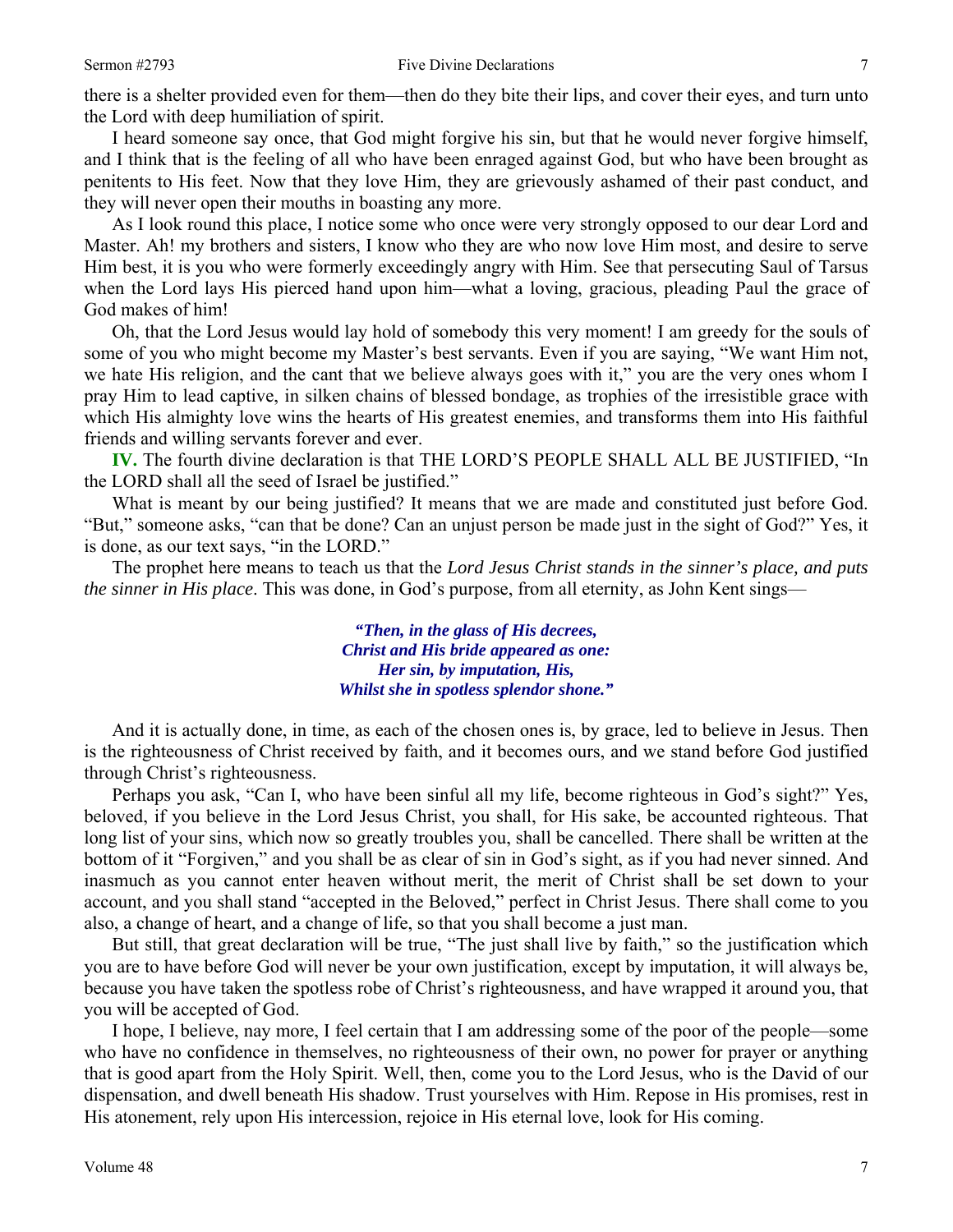It is a grand thing to feel a bit of rock under your foot, and if you are on the Rock of Ages, you are safe for time and eternity. A dear brother reminded us in prayer before this service, that we may tremble on the Rock, but the Rock never trembled under us. Another reminded me of a remark I made some time ago, "What time I am afraid, I will trust in JEHOVAH." "Well," I said, "that is going to heaven in a third class carriage, but the better way is to go to heaven first class, 'I will trust, and not be afraid,'" letting no fear come in at all, but depending entirely upon what God has declared in His Word, and feeling that it must be fulfilled, for nothing can prevent God's carrying out His purpose, nothing can hinder Him from keeping His promise. So, dear friends, with good Dr. Watts, let us each one say to the Lord—

> *"A guilty, weak, and helpless worm, On Thy kind arms I fall; Be Thou my strength and righteousness, My Jesus, and my all."*

Every soul that believes in Jesus belongs to the true seed of Israel, so in Him shall every such soul be justified. What a grand thing it is to be justified! A justified man need not fear to live, or to die, for "there is therefore now no condemnation to them which are in Christ Jesus." Nay, more, such a man may without fear, go right up to the bar of God Himself, in that last tremendous day, for what says the apostle? "Who shall lay any thing to the charge of God's elect? It is God that justifieth. Who is he that condemneth? It is Christ that died, yea rather, that is risen again, who is even at the right hand of God, who also maketh intercession for us."

Do you all know what justification means? Have you all received it? You recollect what Martin Luther did when he was going up those stairs—the Santa Scala—in Rome. I have stood, two or three times, at the foot of that staircase, and seen the poor devotees going up and down, on their knees, saying a prayer on each step, and so trying to win heaven by merit.

As Luther was doing this, there suddenly flashed into his mind this text, "The just shall live by faith." Up he sprang, there was no more going up and down the Santa Scala for him. He had found another and a better way of salvation, and this is the way which we preach to you, and which our Master has bidden us preach to every creature in all the world, "He that believeth on the Son hath everlasting life." "He that believeth on him is not condemned." "He that believeth and is baptized shall be saved; but he that believeth not shall be damned."

**V.** I close with the last three words of the text, "In the LORD shall all the seed of Israel be justified, *and shall glory."* Those who find righteousness and strength in the Lord, THOSE WHO COME TO CHRIST, AND ARE JUSTIFIED IN HIM, SHALL GLORY.

What does the text mean when it says that they shall glory? Sometimes, when I have been preaching in Wales or among Methodists, when I have set before them good, rich, Gospel truth, perhaps two or three have shouted at the same time, "Glory!" And though it has not increased the solemnity of the service, it has added a good deal of vivacity to it. And really, when we see what divine grace has done for us, we often feel inclined to cry out, "Glory! Glory be to God!"

Have not many of you *felt the glory in your soul,* even if you have not uttered it with your mouth? All your sin gone, Jesus Christ as your Savior, your soul forever secure in His hands, and all that granted to you by divine grace, simply through believing—surely, you must have felt the glory within your soul? The devil has said to you, "That is too good to be true," but you have believed it notwithstanding what he said, and you have felt as if you needed to be enlarged to be able to hold so much joy and blessedness.

Do you never sit down alone, and think over what the Lord has done for you? If you do, and you have the full assurance of faith, I am sure you will glory in the Lord, and you will say like those delivered from captivity, "Then was our mouth filled with laughter, and our tongue with singing….The LORD hath done great things for us; where of we are glad."